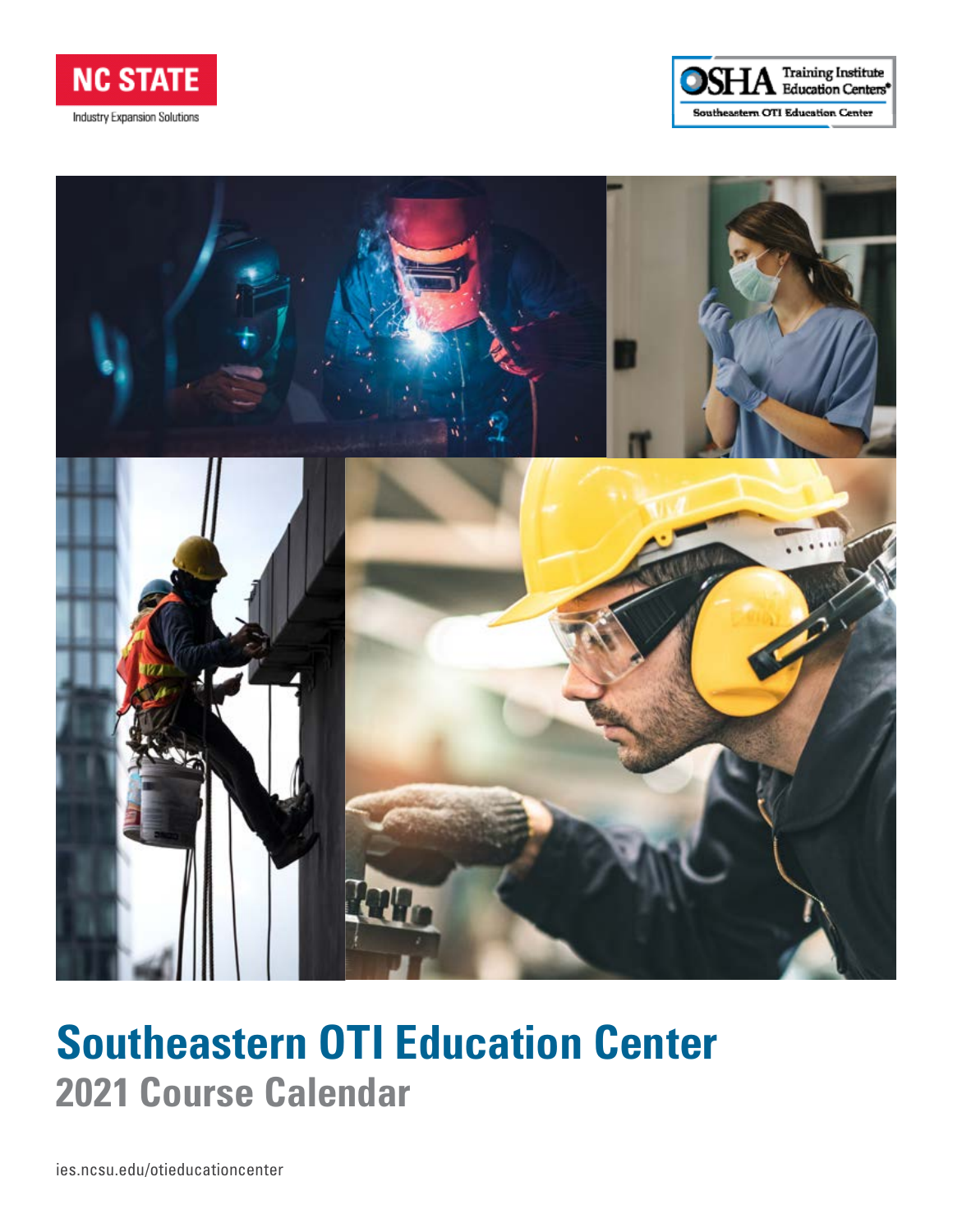# 2021 Courses **Construction Industry**

#### **OSHA #510 Standards for Construction**

\$825 | MESH hours: 30 \* January 26–29 | Virtual Webinar February 23–26 | Virtual Webinar March 23–26 | Virtual Webinar April 13–16 | Virtual Webinar May 4–7 | Virtual Webinar June 8–11 | Virtual Webinar June 28–July 1 | Virtual Webinar July 27–30 | Virtual Webinar Aug 31–Sept 3 | Raleigh, NC September 21–24 | Jacksonville, FL October 12–15 | Charlotte, NC November 16–19 | Irmo, SC

#### **OSHA #500 Trainer Course for Construction**

\$825 | MESH hours: 30 January 12–15 | Virtual Webinar February 9–12 | Virtual Webinar March 16–19 | Virtual Webinar April 6–9 | Virtual Webinar April 27–30 | Virtual Webinar May 25–28 | Virtual Webinar June 22–25 | Virtual Webinar July 20–23 | Virtual Webinar August 17–20 | Virtual Webinar Sept 28–Oct 1 | Raleigh, NC October 19–22 | Jacksonville, FL November 2–5 | Charlotte, NC December 7–10 | Irmo, SC

#### **OSHA #502 Update for Construction Outreach Trainers**

\$825 | MESH hours: 18 January 20–22 | Virtual Webinar February 17–19 | Virtual Webinar March 10–12 | Virtual Webinar April 7–9 | Virtual Webinar April 21–23 | Virtual Webinar May 11–13 | Virtual Webinar June 2–4 | Virtual Webinar July 13–15 | Virtual Webinar August 17–19 | Virtual Webinar

September 21–23 | Virtual Webinar October 27–29 | Virtual Webinar December 1–3 | Virtual Webinar

#### **OSHA #2045 Machinery & Machine Guarding Standards**

\$825 | MESH hours: 30 Sept 28–Oct 1 | Raleigh, NC

### **OSHA #2264 Permit-Required Confined Space Entry**

\$825 | MESH hours: 26 \* May 4–7 | Virtual Webinar September 14–17 | Raleigh, NC

#### **OSHA #3015 Excavation, Trenching and Soil Mechanics**

\$650 | MESH hours: 20 \* Nov 30–Dec 2 | Raleigh, NC

#### **OSHA #3095 Electrical Standards**

\$825 | MESH hours: 30 \* April 6–9 | Virtual Webinar

#### **OSHA #3115 Fall Protection**

\$650 | MESH hours: 22 \* October 18–20 | Raleigh, NC

# **OSHA #7105 Introduction to Evacuation and Emergency Planning**

\$275 | MESH hours: 7.5 \* February 8 | Virtual Webinar September 29 | Irmo, SC

#### **OSHA #7115 Lockout/Tagout [Controlling Hazardous Energy]**

\$275 | MESH hours: 7.5 \* July 1 | Raleigh, NC September 30 | Irmo, SC

#### **OSHA #7205 Health Hazard Awareness**

\$275 | MESH hours: 7.5 \* March 8 | Virtual Webinar December 16 | Irmo, SC

**OSHA #7215 Silica in Construction, Maritime, and General Industries** \$275 | MESH hours: 7.5 April 13 | Virtual Webinar

#### **OSHA #7405 Fall Hazard Awareness**

\$275 | MESH hours: 7.5 May 25 | Virtual Webinar

November 9 | Raleigh, NC

#### **OSHA #7410 Managing Excavation Hazards**

\$275 | MESH hours: 7.5 May 19 | Virtual Webinar

#### **OSHA #7500 Introduction to Safety and Health Management**

\$275 | MESH hours: 7.5 \* March 9 | Virtual Webinar June 29 | Raleigh, NC December 14 | Irmo, SC

#### **OSHA #7505 Introduction to Incident [Accident] Investigation**

\$275 | MESH hours: 7.5 \* March 4 | Virtual Webinar June 30 | Raleigh, NC December 15 | Irmo, SC

#### **OSHA #7845 Recordkeeping Rule Seminar**

\$275 | MESH hours: 7.5 \* January 14 | Virtual Webinar September 28 | Irmo, SC

\* This course can be applied to OSHA's Safety & Health Fundamentals Certificate: **ies.ncsu.edu/osha-certificate**

All courses can be applied to the Manager of Environmental Safety and Health (MESH) certificate: **ies.ncsu.edu/mesh**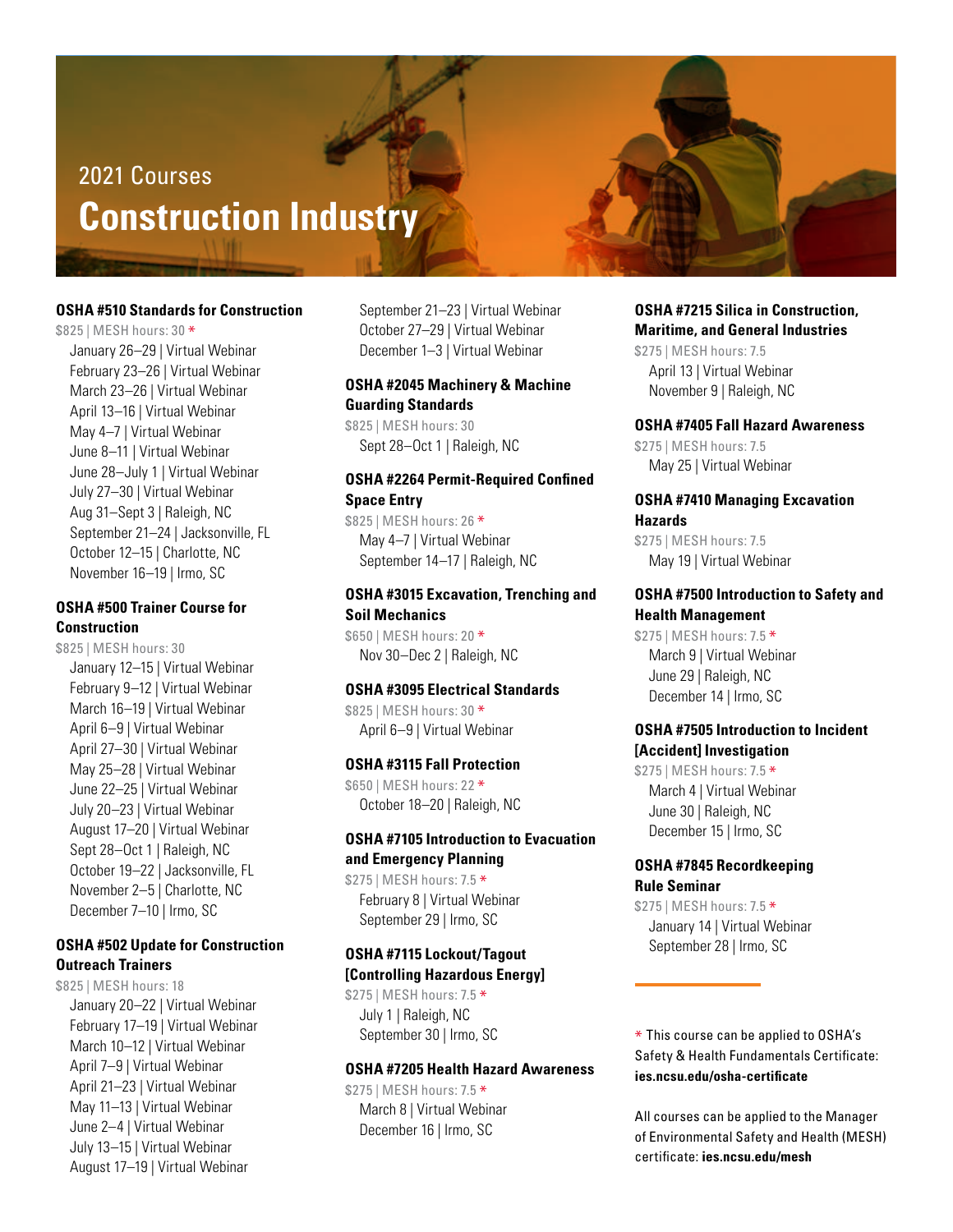# 2021 Courses **General Industry**

# **OSHA #511 Standards for General Industry**

\$825 | MESH hours: 30 \* January 26–29 | Virtual Webinar February 23–26 | Virtual Webinar March 23–26 | Virtual Webinar April 27–30 | Virtual Webinar May 18–21 | Virtual Webinar June 22–25 | Virtual Webinar August 10–13 | Charlotte, NC September 14–17 | Greensboro, NC October 12–15 | Irmo, SC November 16–19 | Raleigh, NC

#### **OSHA #501 Trainer Course for General Industry**

\$825 | MESH hours: 30 February 9–12 | Virtual Webinar March 16–19 | Virtual Webinar April 20–23 | Virtual Webinar May 18–21 | Irmo, SC June 8–11 | Virtual Webinar July 13–16 | Virtual Webinar Aug 31–Sept 3 | Charlotte, NC October 5–8 | Greensboro, NC November 2–5 | Irmo, SC December 7–10 | Raleigh, NC

# **OSHA #503 Update for General Industry Outreach Trainers**

\$825 | MESH hours: 18 January 20–22 | Virtual Webinar February 17–19 | Virtual Webinar March 10–12 | Virtual Webinar April 14–16 | Virtual Webinar May 12–14 | Virtual Webinar June 15–17 | Virtual Webinar July 21–23 | Virtual Webinar August 25–27 | Virtual Webinar September 15–17 | Virtual Webinar November 10–12 | Virtual Webinar December 15–17 | Virtual Webinar

#### **OSHA #521 OSHA Guide to Industrial Hygiene**

\$825 | MESH hours: 30 \* July 13–16 | Raleigh, NC

#### **OSHA #2045 Machinery & Machine Guarding Standards**

\$825 | MESH hours: 30 Sept 28–Oct 1 | Raleigh, NC

#### **OSHA #2015 Hazardous Materials**

\$825 | MESH hours: 30 August 10–13 | Raleigh, NC

#### **OSHA #2255 Principles of Ergonomics**

\$1400 | MESH hours: 30 February 8–11 | Raleigh, NC May 10–13 | Virtual Webinar August 2–5 | Virtual Webinar October 25–28 | Virtual Webinar

#### **OSHA #2264 Permit-Required Confined Space Entry**

\$825 | MESH hours: 26 \* May 4–7 | Virtual Webinar September 14–17 | Raleigh, NC

# **OSHA #3095 Electrical Standards**

\$825 | MESH hours: 30 \* April 6–9 | Virtual Webinar

#### **OSHA #7105 Introduction to Evacuation and Emergency Planning**

\$275 | MESH hours: 7.5 \* February 8 | Virtual Webinar September 29 | Irmo, SC

#### **OSHA #7205 Health Hazard Awareness**

\$275 | MESH hours: 7.5 \* March 8 | Virtual Webinar December 16 | Irmo, SC

**OSHA #7210 Pandemic Illness and Workplace Preparedness** \$275 | MESH hours: 5.5 \* January 13 | Virtual Webinar

# **OSHA #7500 Introduction to Safety and Health Management**

\$275 | MESH hours: 7.5 \* March 9 | Virtual Webinar June 29 | Raleigh, NC December 14 | Irmo, SC

# **OSHA #7505 Introduction to Incident [Accident] Investigation**

\$275 | MESH hours: 7.5 \* March 4 | Virtual Webinar June 30 | Raleigh, NC December 15 | Irmo, SC

#### **OSHA #7845 Recordkeeping Rule Seminar**

\$275 | MESH hours: 7.5 \* January 14 | Virtual Webinar September 28 | Irmo, SC

\* This course can be applied to OSHA's Safety & Health Fundamentals Certificate: **ies.ncsu.edu/osha-certificate**

All courses can be applied to the Manager of Environmental Safety and Health (MESH) certificate: **ies.ncsu.edu/mesh**